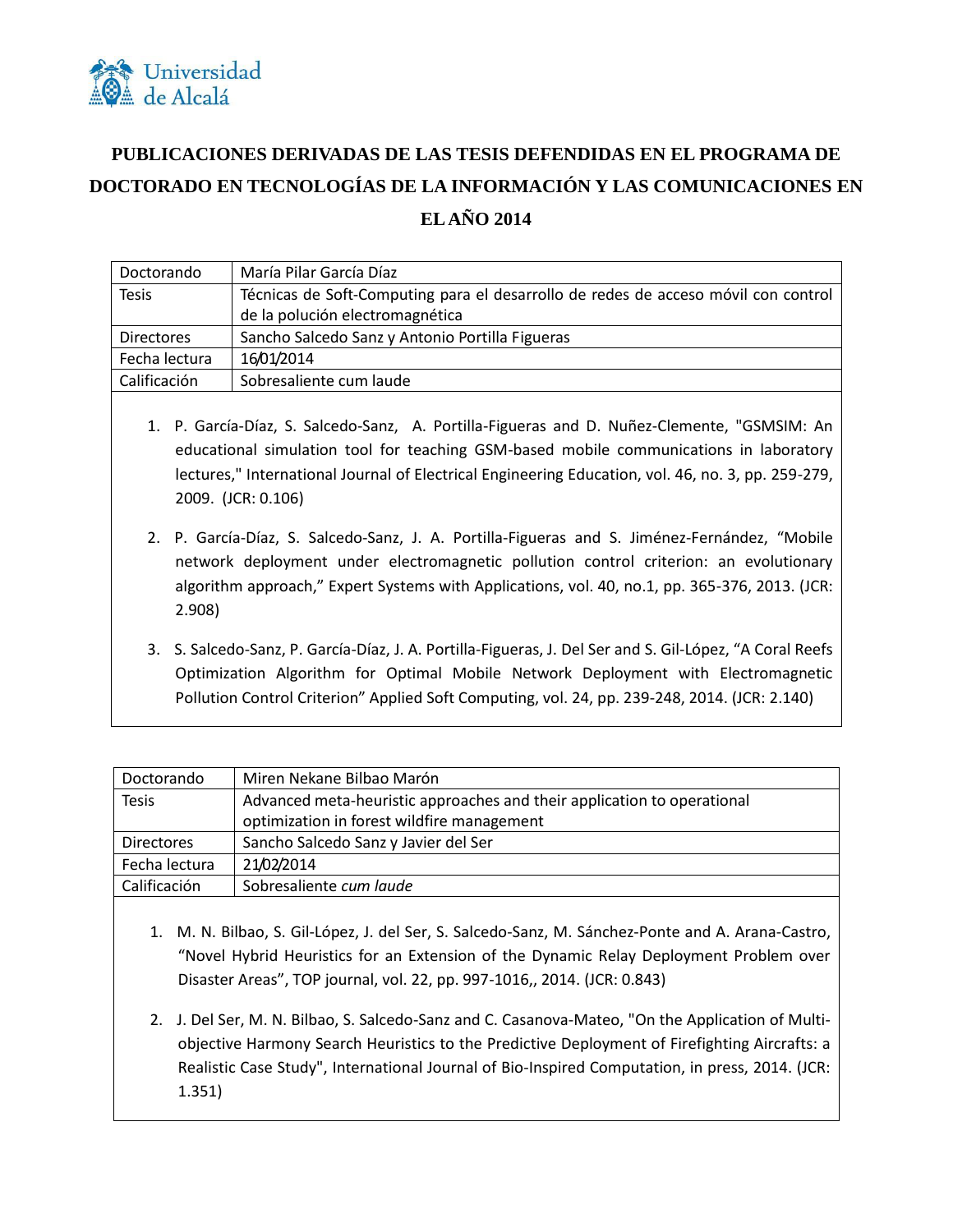

3. D. Manjarres, I. Landa-Torres, S. Gil-Lopez, J. Del Ser, M. N. Bilbao, S. Salcedo-Sanz and Z. W. Geem,"A Survey on Applications of the Harmony Search Algorithm," Engineering Applications of Artificial Intelligence, vol. 26, no. 8, pp. 1818-1831, 2013. (JCR: 1.444).

| Doctorando        | José Piñeiro Ave                                             |
|-------------------|--------------------------------------------------------------|
| <b>Tesis</b>      | Detección de eventos rápidos con una cámara IR de bajo coste |
| <b>Directores</b> | Manuel Blanco Velasco y Antonio Artés Rodríguez              |
| Fecha lectura     | 13/06/2014                                                   |
| Calificación      | Sobresaliente cum laude                                      |
|                   |                                                              |

1. J Piñeiro Ave, Manuel Blanco Velasco, F. Cruz Roldán y A Artés Rodríguez, " Target Detection for Low Cost Uncooled MWIR Cameras Based on Empirical Mode Decomposition ", Physics & Technology, vol. 63, nº 3, pp. 222-231, 2014. (JCR: 1.550)

| Doctorando        | José Luís Camacho Ruíz                                                             |
|-------------------|------------------------------------------------------------------------------------|
| <b>Tesis</b>      | Contribuciones al estudio del total de ozono en columna sobre la Península Ibérica |
|                   | mediante técnicas estadísticas y de Soft-Computing                                 |
| <b>Directores</b> | Sancho Salcedo Sanz y Emiliano Hernández Martín                                    |
| Fecha lectura     | 29/09/2014                                                                         |
| Calificación      | Sobresaliente cum laude                                                            |
|                   |                                                                                    |

- 1. E. Gutierrez, E. Hernandez-Martín, J. L. Camacho, and A. Labajo, "Análisis of UVB Values on the Centre of the Iberian Peninsula". Atmospheric Research, vol. 84, pp. 345–352, 2007.
- 2. J. L. Camacho, M. Antón, D. Loyola and E. Hernández-Martín, "Influence of turbidity and clouds on satellite total ozone data over Madrid (Spain)" Annals of Geophysics, vol. 28, pp. 1441–1448, 2010.
- 3. S. Salcedo-Sanz, J. L. Camacho, A. M. Pérez-Bellido and E. Hernández-Martín, "Novel deseasonalizing models for improving the prediction of total ozone in column using evolutionary programming and neural networks," Journal of Atmospheric and Solar-Terrestrial Physics, vol. 72 , 1333-1340 , 2010. (JCR: 1.643)
- 4. S. Salcedo-Sanz, J. L. Camacho, A. M. Pérez-Bellido, E. G. Ortiz-García, J. A. Portilla-Figueras and E. Hernández-Martín, "Improving the prediction of average total ozone in column over the Iberian peninsula using neural networks banks," Neurocomputing, vol. 74, no. 9, pp. 1492-1496, 2011. (JCR: 1.440)
- 5. M. Martínez-Ballesteros, S. Salcedo-Sanz, J. Riquelme-Santos, C. Casanova-Mateo and J. L. Camacho, "Evolutionary associative rules for total ozone content modeling from satellite observations", Chemometrics and Intelligent Laboratory Systems, vol. 109, no. 2, pp. 217- 227, 2011. (JCR: 2.222)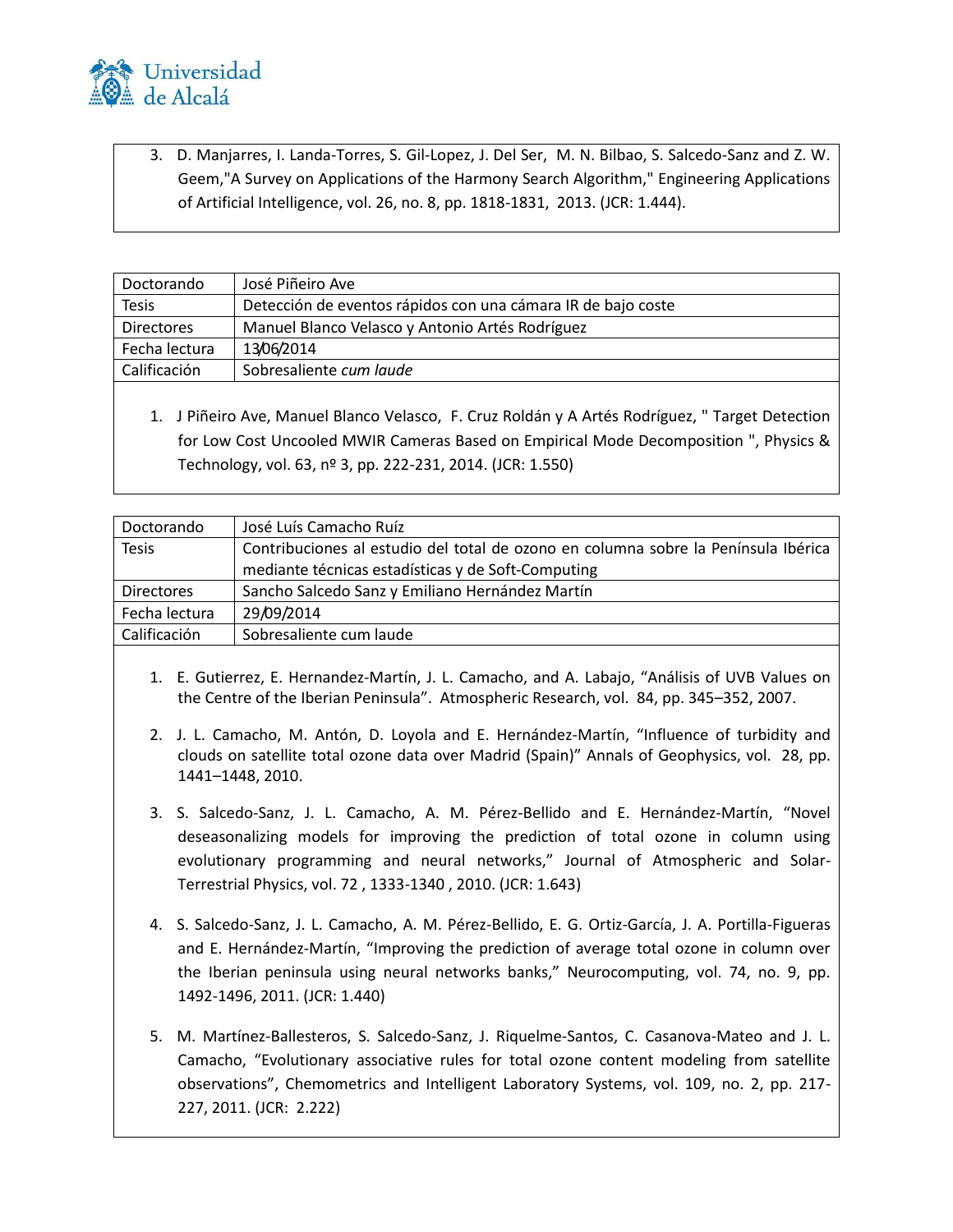

| Doctorando    | Sergio Lafuente Arroyo                                                      |
|---------------|-----------------------------------------------------------------------------|
| <b>Tesis</b>  | Sistema de detección y reconocimiento de señalización en carretera mediante |
|               | técnicas de procesado digital de imagen e inteligencia artificial           |
| Director      | Saturnino Maldonado Bascón                                                  |
| Fecha lectura | 11/12/2014                                                                  |
| Calificación  | Sobresaliente cum laude                                                     |

- 1. S. Maldonado Bascón, S. Lafuente Arroyo, P. Gil Jiménez, H. Gómez Moreno, F. López Ferreras, "Road-Sign Detection and Recognition based on Support Vector Machines," IEEE Transactions on Intelligent Transportation Systems, vol. 8-2, 2007. (JCR: 4.051) (Scholar Google: 612 citas).
- **2.** P. Siegmann, R.J. López-Sastre, P.Gil-Jiménez, S.Lafuente-Arroyo and S.Maldonado-Bascón, "Fundaments in luminance and retroreflectivity measurements of vertical traffic signs using a color digital camera", in IEEE Transactions on Instrumentation and Measurement, vol. 57, no. 3, pp. 607-615, 2008. (Scholar Google: 23 citas).
- 3. H. Gómez-Moreno, S. Maldonado-Bascón, P. Gil-Jiménez and S. Lafuente-Arroyo, "Goal Evaluation of Segmentation Algorithms for Traffic Sign Recognition," in IEEE Transactions on Intelligent Transportation Systems, vol. 11, no. 4, pp. 917-930, Dec. 2010.(JCR: 4.051)(Scholar Google: 177 citas).
- 4. S. Lafuente-Arroyo, S.Salcedo-Sanz, S. Maldonado-Bascón, J.A. Portilla-Figueras, R.J. López Sastre, "A decisión support system for the automatic management of keep-clear signs based on support vector machines and geographic information systems", in Expert Systems with Applications, vol. 37, no. 1, pp. 767-773, 2010. (Scholar Google: 31 citas).
- 5. S. Maldonado-Bascón, F.J. Acevedo-Rodríguez, S. Lafuente-Arroyo, A.Fernández-Caballero and F. López-Ferreras, "An optimization on pictogram identification for the road-sign recognition task using SVMs", in Computer Vision and Image Understanding, vol. 114, no. 3, pp. 373-383, 2010. (Scholar Google: 99 citas).

| Doctorando        | Jesús Alpuente Hermosilla                                             |
|-------------------|-----------------------------------------------------------------------|
| <b>Tesis</b>      | Caracterización Automática de Especies de Madera mediante técnicas de |
|                   | clasificación de imágenes                                             |
| <b>Directores</b> | Pablo Luis López Espí y Juan Antonio Martínez Rojas                   |
| Fecha lectura     | 18/12/2014                                                            |
| Calificación      | Sobresaliente cum laude                                               |
|                   |                                                                       |

1. Rocío Sanchez-Montero, Pablo-Luis Lopez-Espí, Juan Antonio Martínez-Rojas, Jesus Alpuente-Hermosilla, Cristina Alén-Cordero. Numerical study of focusing effects of microwaves inside wood due to timber ring structure. FOREST. ISSN 1999-4907 2018, 9, 106, 16pp. MDPI. DOI: doi:10.3390/f9030106

2. Ruben Laina, Alfredo Sanz-Lobera, Antonio Villasante, Pablo López-Espí, Jose Antonio